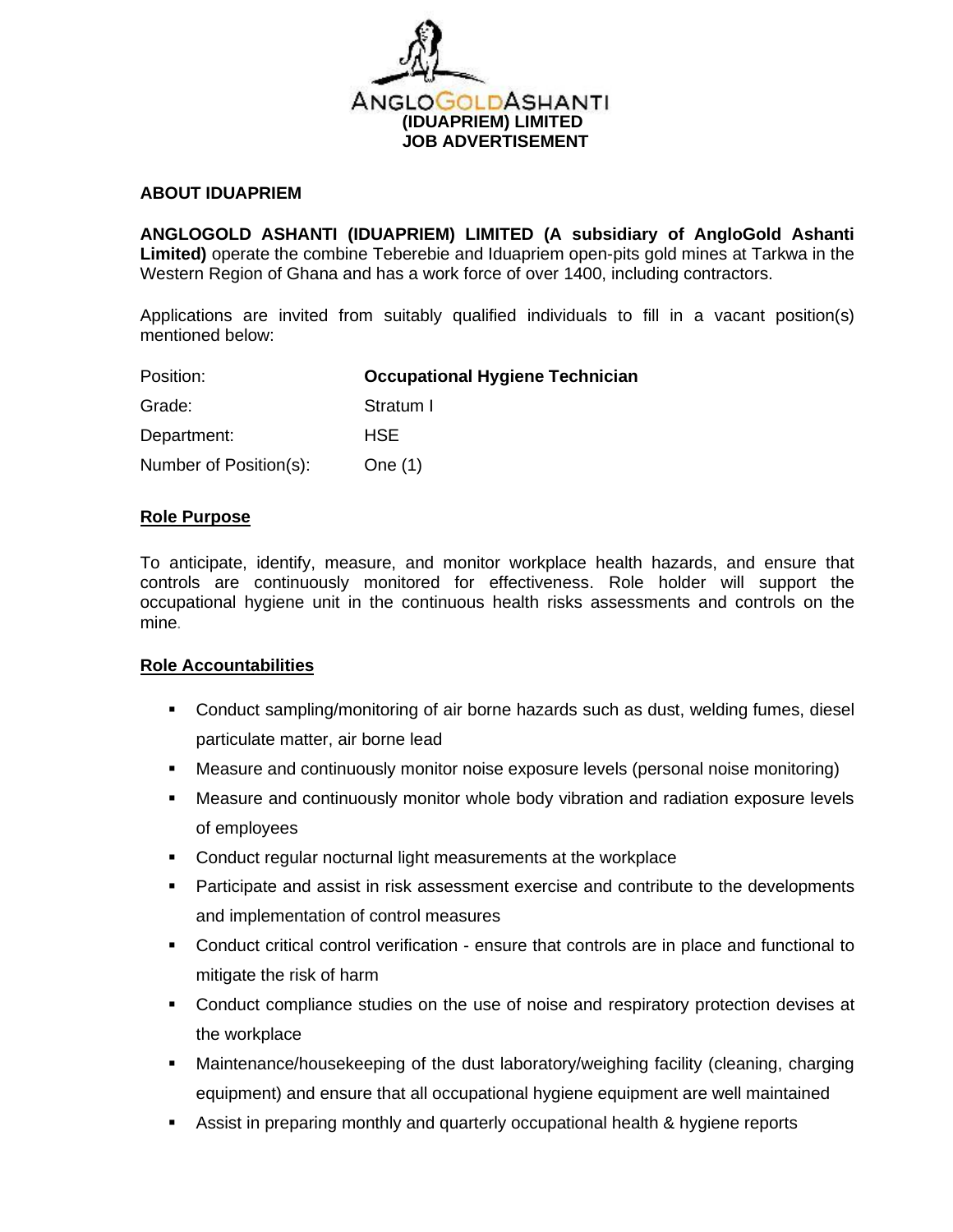

- **EXECT** Assist in educating workers on health effect of stressors on the mine (physical, chemical, biological, ergonomics etc.) on the mine and existing controls including the use of PPE Conduct health and hygiene inspections
- **EXTER Assist in internal and external audits Participate in random alcohol and drug testing** activities in the mine
- **EXECT** Assist with the implementation of indoor residual spraying, larviciding and disinfection programs sponsored by the mine
- **•** Conduct kitchen inspections and ensure that food samples are collected for analysis with FDA quarterly

# **Person Specifications**

- **EXEC.** Environmental and Safety Engineering or Health Sciences related field from a recognized institution
- Professional competency certification in Occupational Hygiene is an advantage
- Minimum of 3 years' experience in the field of Occupational Health & Safety or occupational Hygiene or its equivalent.
- Must be familiar with the use of occupational hygiene equipment
- Knowledge in MS Office applications.
- Budget planning and development skills
- Report writing Be familiar with occupational hygiene report writing
- **Effective interpersonal, communication and presentation skills**
- Ability to work extra hours and respond to tight deadlines
- Knowledge in MS Office applications.
- **EXECT Strong organizational and interpersonal skills and ability to work in a team-oriented** setting
- **■** Must possess very strong human relations skills and ability to interact with people of diverse culture and value
- Medical fitness for the position and environment
- Possess a valid driver's license and proficiency in driving light vehicle